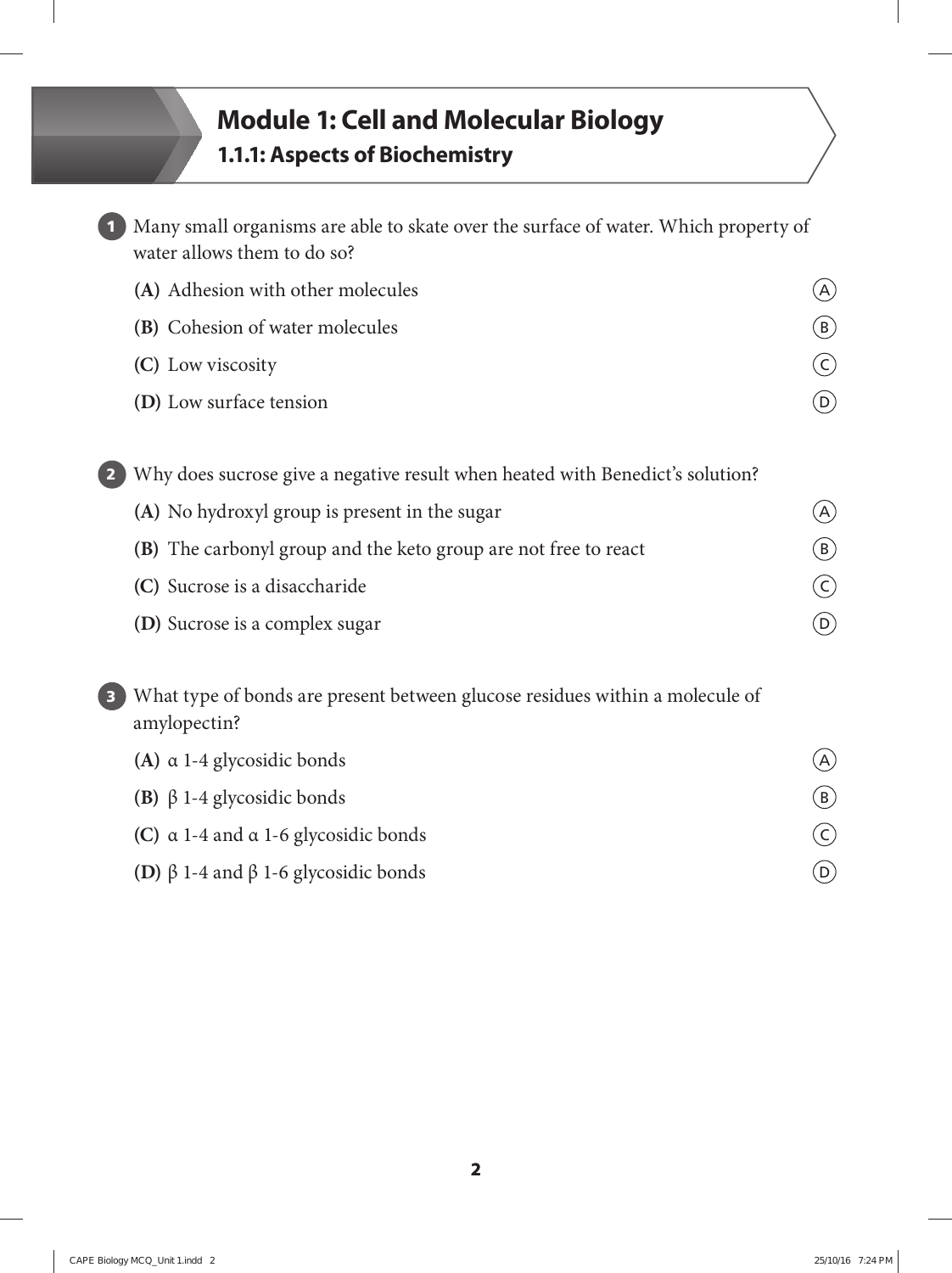**4** Figure 1.1 represents a triglyceride.



What type of bond is formed at the point labelled *X*?

| (A) Ester bond          | (A                      |
|-------------------------|-------------------------|
| (B) Glycosidic bond     | $\overline{\mathsf{B}}$ |
| (C) Hydrogen bond       |                         |
| (D) Phosphodiester bond | ้D                      |

**5** Using the diagram of a dipeptide in Figure 1.2, indicate which bond is broken on hydrolysis to form the amino acids.



**Figure 1.2**

**(A)** A A **(B)** B B **(C)** C C **(D)** D D

**3**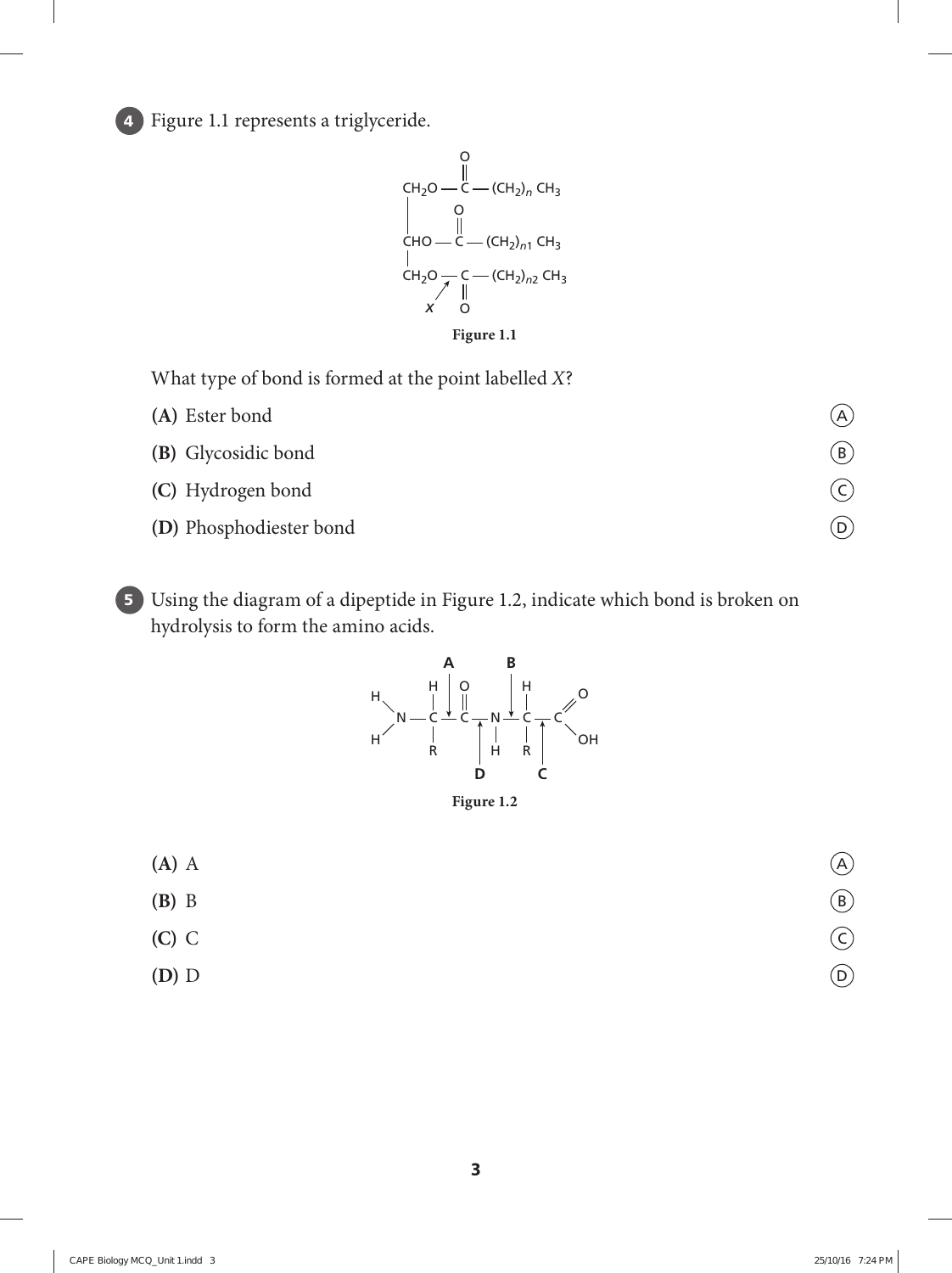## **1.1.1: Aspects of Biochemistry (cont.)**

**6** Which level of protein structure is NOT maintained by covalent bonds?

| (A) Primary    | (A)               |
|----------------|-------------------|
| (B) Secondary  | (B)               |
| (C) Tertiary   | $\left(  \right)$ |
| (D) Quaternary | (D)               |

**7** Which of the following bonds is responsible for the secondary level of protein structure?

| (A) Ionic bonds    | (A)               |
|--------------------|-------------------|
| (B) Hydrogen bonds | (B)               |
| (C) Peptide bonds  | $\left(  \right)$ |
| (D) S-S bonds      |                   |

**8** Which test will give a positive result when carried out on a polymer of the molecule shown in Figure 1.3?



## **Figure 1.3**

| (A) Adding iodine in potassium iodide                 |                |
|-------------------------------------------------------|----------------|
| (B) Adding copper sulfate and potassium hydroxide     | (B)            |
| (C) Heating with Benedict's reagent                   | $(\mathsf{c})$ |
| (D) Shaking with alcohol then pouring into cold water |                |